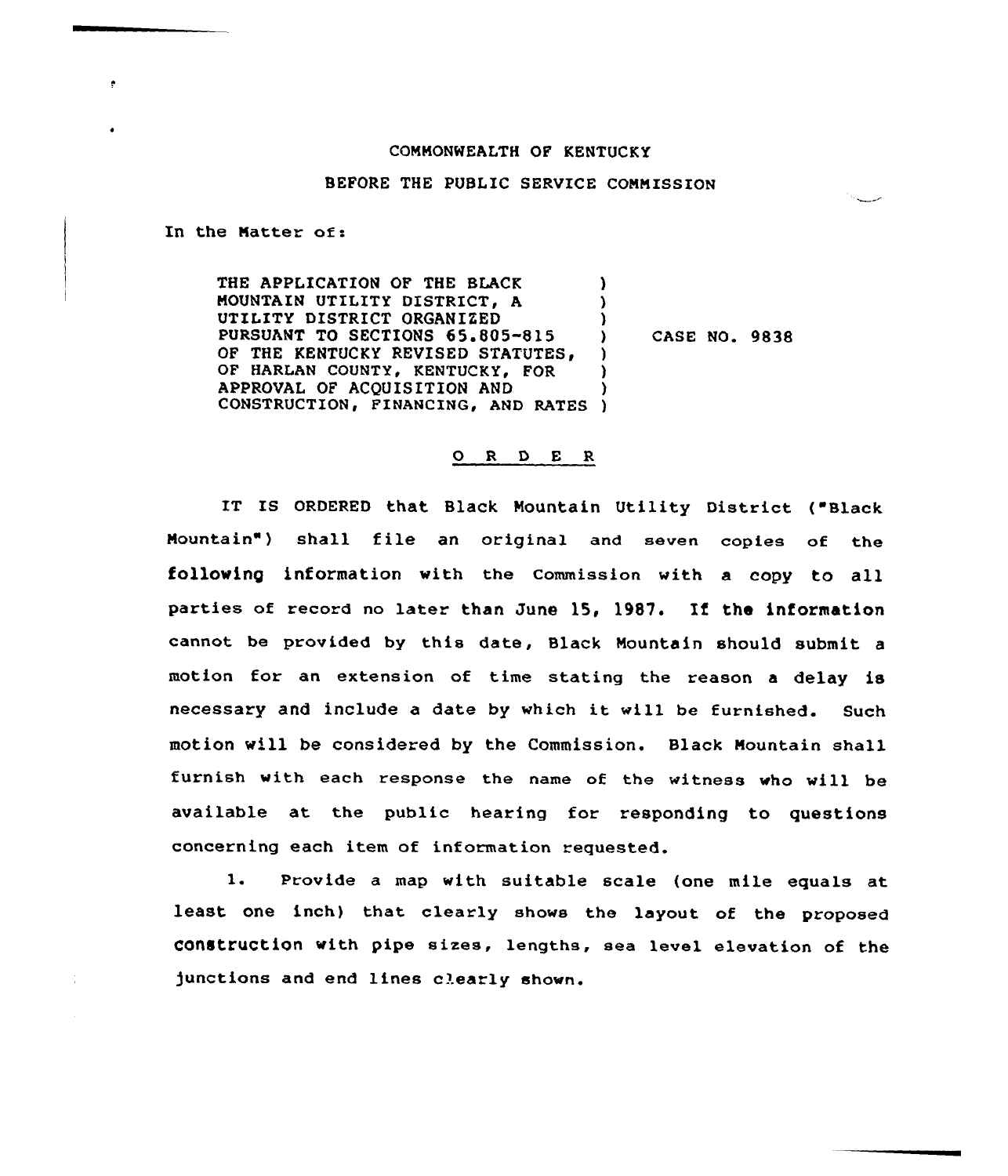2. Provide information as what portion of the proposed construction the \$425,000 will cover. Also clarify who will be responsible for the construction and financing of the 11,000 feet of 8-inch PVC pipelines between the City of Harlan and Eastbrook Development.

3. <sup>A</sup> complete evaluation of Slack Mountain's proposed construction requires the filing of more comprehensive hydraulic information. Black Mountain should provide hydraulic analyses for the proposed system, supported by computations. Computations are to be documented by a labeled schematic map of the system that shows pipelines sizes, lengths, connections, pumps, and sea level elevation of key points, as well as allocations of actual customer demands. Flows used in the analyses shall be identified as those based on average or peak instantaneous flows, or any combination or variation thereof. Provide a pressure recording chart showing the actual. 24-hour continuous measured pressure available at the point of proposed connection to the City of Harlan.

4. Provide flow test data for a fire hydrant in the City of Harlan at or near the connection point to serve Slack Mountain. The flow test shell be conducted in accordance with ANNA Manual No. 17. As a minimum this should include selecting a hydrant to be the "flowing" hydrant and selecting an additional hydrant for residual pressure readings. If a "back" hydrant (a hydrant between the "flowing" hydrant and the City of Harlan's nearest water storage tank) is not available, a residential hose bibb or faucet should be sufficient.

 $-2-$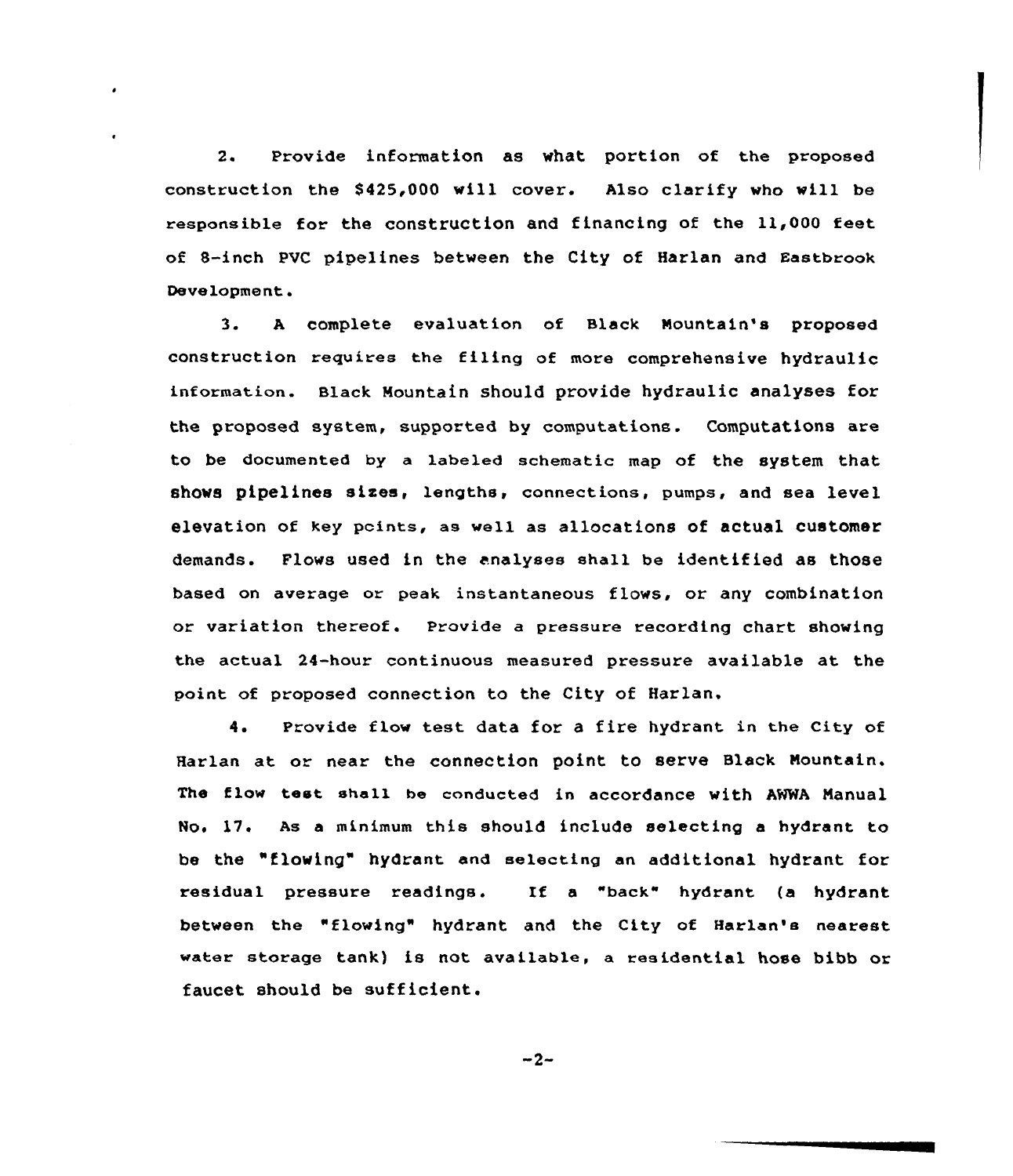5. Provide a map or sketch showing the exact location of the "flowing" and "back" hydrants and determine the approximate sea level elevation of each. The map should also show pipeline sizes, lengths, connections, water storage Lanks, pumps, sea level elevations of key points, etc., on the City of Harlan's system which are pertinent to the flow test. Provide the observed level of water in the water storage tanks at the time of the flow tests and state which pumps were on and which were off during the flow tests.

6. Provide information on Black Mountain's proposed water storage facilities. This information shall include the type, capacity, and location of each storage facility. Xt is xequired by 807 KAR 5:066, Section <sup>5</sup> (4), that each utility shall have water storage facilities to supply <sup>a</sup> minimum of one day average daily water usage.

7. Provide <sup>a</sup> copy of approvals of Department for Natural Resouxces and Environmental Protection Cabinet fox'he construction of pipelines and stream crossing of the Clover Fork of Cumberland River.

8. Provide detailed information on the number of customers that will he served by the proposed system. What will be the average and maximum demand imposed on the system by these customers?

 $\pm$ 

 $\frac{1}{4}$ 

 $\overline{\phantom{a}}$ 

9. PSC regulation <sup>807</sup> EAR 5:066, Section ll (2)(a), prohibits 2-inch non-circulating lines in excess of 250 feet in length. Several plan sheets (e.g. Sheet <sup>4</sup> and 5) proposed 2-inch

 $-3-$